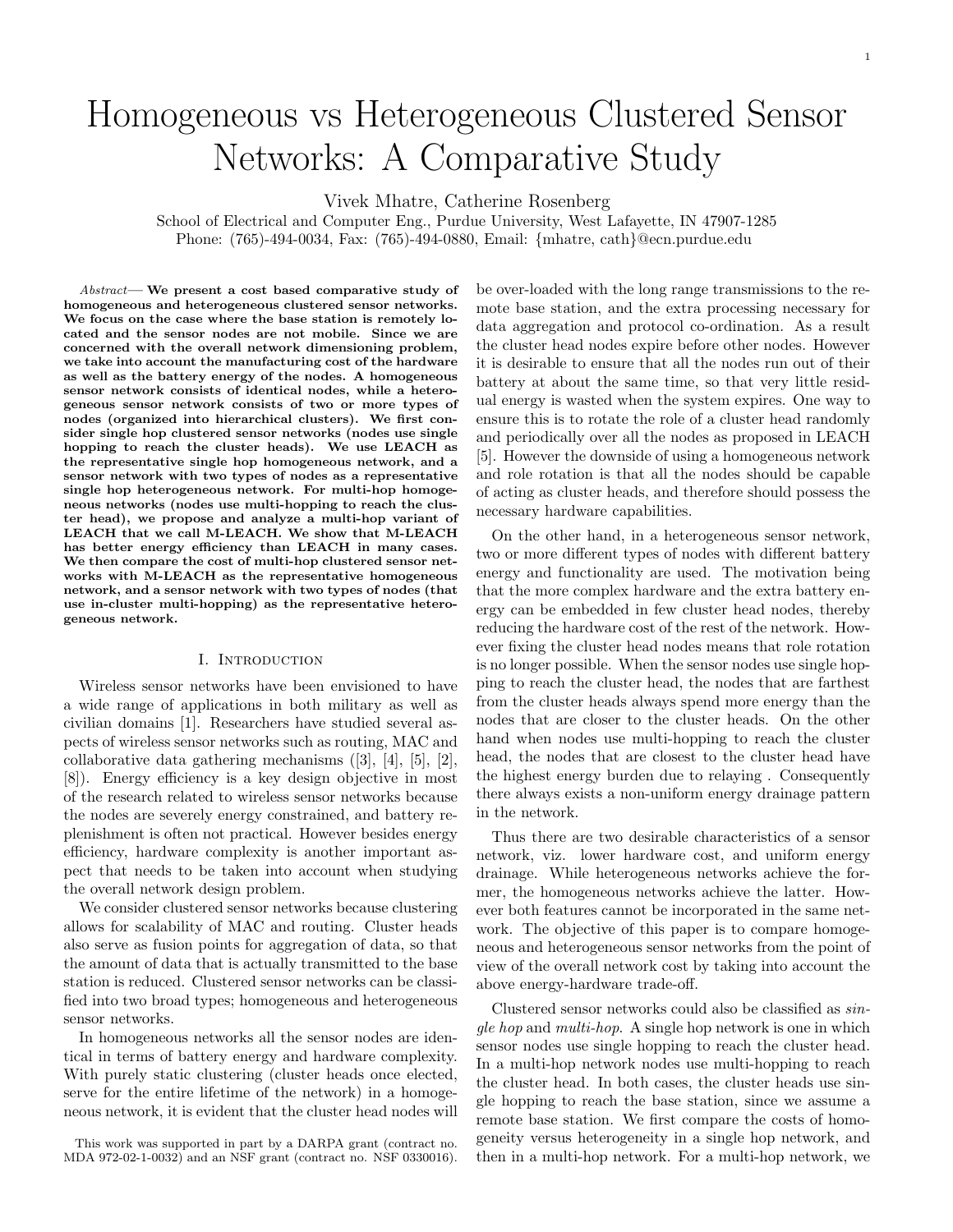propose and analyze a data gathering scheme that we call M-LEACH or Multi-hop LEACH (since LEACH is single hop).

The outline of the paper is as follows. In section II, we briefly discuss a representative single hop homogeneous and a representative single hop heterogeneous network. Section III contains analytical and numerical results about the cost based comparison between these two networks. In section IV, we propose and study an extension of LEACH that we call M-LEACH. Comparison between multi-hop homogeneous and heterogeneous networks is studied in section V. Finally we conclude in section VI.

#### II. Single Hop Networks

In a single hop network, the sensor nodes communicate directly with the cluster head using a single hop transmission. The nodes are assumed to have power control features so as to adjust their transmit power.

#### A. Single Hop Homogeneous Network: LEACH

Following are some of the salient features of a single hop homogeneous sensor network.

• Since all the nodes are identical, the main design objective is to guarantee a certain network lifetime (in terms of number of data gathering cycles), and at the same time ensure that all the nodes expire at about the same time so that there is very little residual energy left behind when the network expires. Hence LEACH uses random and periodic rotation of the cluster heads for load balancing. Role rotation also ensures that a node which is located near the periphery of a cluster is nearer to the cluster head at some other time.

• Since each node has to be capable of acting as a cluster head, it is necessary for each node to have the hardware capable of performing long range transmissions to the remote base station, complex data computations (if required), and co-ordination of MAC and routing within a cluster.

• Since all the nodes are capable of acting as a cluster head, the failure of a few nodes does not seriously affect the working of the scheme. Thus the system is robust to node failures.

# B. Single Hop Heterogeneous Networks: Two Types of Nodes

Heterogeneous sensor networks use two or more types of nodes with different functionalities. For example, the authors in [6] propose using two types of nodes; type 0 nodes which act as pure sensor nodes, and type 1 nodes which act as the cluster head nodes. Some of the salient features of such networks are:

• Since the cluster head nodes are predetermined, and the sensor nodes use single hop communication to reach the cluster head nodes, the sensor nodes near the periphery of the cluster have the highest energy expenditure among all the sensor nodes. It is this worst case energy expenditure that has to taken into account in battery energy dimensioning. Thus there is a waste of energy due to the

residual battery energy of the sensor nodes that are near the cluster heads.

• Since only the cluster head nodes bear the responsibility of transmitting to the distant base station, the rest of the nodes can be designed with simple hardware that enables short range communication. Thus the hardware complexity is limited to only a few nodes.

• A cluster head node serves as the fusion point, as well as the command center of its cluster. As a result when a cluster head node fails, all the sensor nodes in that cluster have to be re-assigned to other neighboring clusters. In the extreme case, it is possible that all the cluster head nodes might fail, thereby bringing down the entire network. Thus the system is less robust to node failure as compared to a homogeneous sensor network.

### III. Cost-based Comparison of Single Hop Homogeneous and Heterogeneous Networks

Consider a sensor network in which  $n_0$  sensor nodes are deployed over a circular region of radius A. The number of sensor nodes  $n_0$  is determined by the application and sensing coverage requirements. We assume that  $n_0$  is fixed and is given to us. A remote base station is located at distance d from the center of the region. The nodes are organized in clusters based on their proximity from the cluster head nodes. We assume a discrete data gathering model in which during each data gathering cycle, every node sends a packet to the cluster head. We also assume the aggregation model in [5] in which the cluster head node collects all the packets from the nodes in its cluster, and aggregates them into a single packet that is sent to the base station. The energy spent on transmitting a packet over distance  $x$  within a cluster is  $l_1 + \mu_1 x^{k_1}$ , while the energy required to transmit a packet over distance  $d$  from a cluster head to the base station is  $l_2 + \mu_2 d^{k_2}$ . The amount of energy spent in the transmitter electronics circuitry during the packet transmission is modeled by  $l_i$ , while  $\mu_i x^k$  is the energy spent in the RF power amplifier to counter the propagation loss. In general we would expect  $k_2 > k_1$  since the in-cluster communication is likely to be line-of sight, while the communication between the cluster heads and the remote base station is likely to be multi-path [9]. Let the amount of energy spent on aggregating  $n$  packets at the cluster head node be  $nE_f$ .

#### A. Summary of Results on LEACH

In the experimental settings of LEACH, the authors take  $k_1 = 2$  and  $k_2 = 4$ . Let  $m_1$  be the optimum number of cluster head nodes for these settings (as given by Eq. (19) in  $[5]$ <sup>1</sup>.

$$
m_1 = \frac{\sqrt{n_0}}{\sqrt{2}} \sqrt{\frac{\mu_1}{\mu_2}} \frac{A}{d^2}
$$
 (1)

Let E be the desired battery energy of each of the  $n_0$  nodes required for sustaining  $T$  data gathering cycles. We have

<sup>&</sup>lt;sup>1</sup>Note that the above expression does not have a  $\sqrt{\pi}$  term in the denominator as compared to the original expression in [5], because that expression was derived for a square region, while we consider a circular region.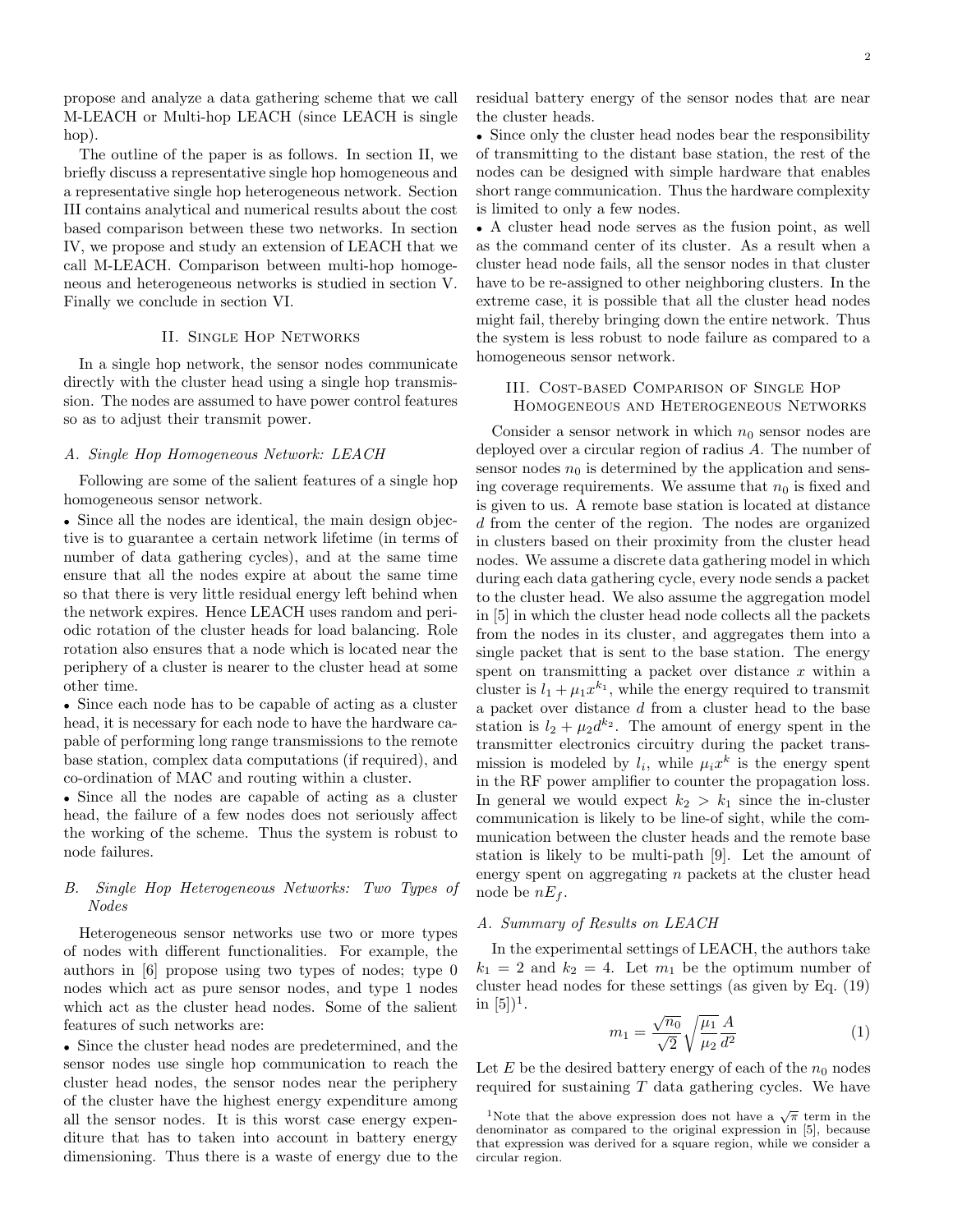assumed a model of the sensor network where data is gathered in discrete cycles, and our objective is to guarantee T such data gathering cycles. Eq.  $(18)$  in [5] is the expression for the overall energy spent in the network by all the nodes during each data gathering cycle. Since role rotation ensures that the overall energy expenditure of the network is shared equally by all the nodes, the energy expenditure of each node during each cycle can be obtained by dividing the above expression by  $n_0$ . Furthermore, if it is desired that the system last for at least  $T$  data gathering cycles, then we should further multiply the above expression by T. Thus we obtain:

$$
E = T\left(2l_1 + E_f + \frac{m_1\mu_2 d^4}{n_0} + \frac{\mu_1 A^2}{2m_1}\right) \tag{2}
$$

Note that in order to ensure effective role rotation, T should be high enough (at least comparable to  $n_0$ ) so that each node is elected as a cluster head at least once. In fact the way the authors of LEACH implement the scheme is by breaking up T cycles into several rounds, each consisting of several cycles. In each round new cluster head nodes are elected.

## B. Summary of Results on a Single Hop Heterogeneous Network

The authors in [6] propose using  $n_1$  cluster head nodes which have a higher battery energy, and a more complex hardware than the sensor nodes. This is in addition to the  $n_0$  sensor nodes. The authors model the cost of a node as the sum of its hardware cost, and its battery cost. Hence the cost of a sensor node is  $\alpha_0 + \beta E_0$  where  $\alpha_0$  takes into account the hardware cost of the node,  $E_0$  is the battery energy of the node, and  $\beta$  is the proportionality constant for the battery cost. Similarly the cost of a cluster head node is  $\alpha_1 + \beta E_1$ . The optimum number of cluster heads,  $n_1$ , is given by Eq. (19) in [6] with  $k = 2$ ,

$$
n_1 = \sqrt{\frac{n_0 \beta T \mu_1 A^2}{\alpha_1 + \beta T (l_2 + \mu_2 d^4)}}
$$
(3)

Similarly, the required battery energies of the two types of nodes  $(E_1, E_0)$  are given by Eq. (15) and Eq. (16) in [6]:

$$
E_1 = T\left(\frac{n_0}{n_1}(l_1 + E_f) + (l_2 + \mu_2 d^4)\right) \tag{4}
$$

$$
E_0 = T\left(l_1 + \frac{\mu_1 A^2}{n_1}\right) \tag{5}
$$

#### C. Cost Analysis

Let  $f_1(\alpha_0, \alpha_1, \beta)$  denote the overall network cost when LEACH is used, i.e., the cost of the homogeneous network, and let  $f_2(\alpha_0, \alpha_1, \beta)$  denote the network cost when two types of nodes are used, i.e., the cost of the heterogeneous network. Since each node in LEACH has hardware capable of acting as a cluster head, the hardware cost of each node in LEACH is  $\alpha_1$ . Hence we obtain:

$$
f_1(\alpha_0, \alpha_1, \beta) = n_0(\alpha_1 + \beta E) \tag{6}
$$

$$
f_2(\alpha_0, \alpha_1, \beta) = n_0(\alpha_0 + \beta E_0) + n_1(\alpha_1 + \beta E_1)
$$
 (7)

|                            | Scenario I     | Scenario II   |  |  |  |  |
|----------------------------|----------------|---------------|--|--|--|--|
| No. of sensor nodes, $n_0$ | 100            | $10^{5}$      |  |  |  |  |
| Radius of the region, A    | 56m            | 1000m         |  |  |  |  |
| Distance from              |                |               |  |  |  |  |
| the base station, $d$      | 125m           | 2000m         |  |  |  |  |
| Length of each packet      | 525 bytes      | 525 bytes     |  |  |  |  |
| $l_1 = l_2$                | $0.21 \; mJ$   | $0.21 \; mJ$  |  |  |  |  |
| $\mu_1$                    | $42 nJ/m^2$    | 5.46 $pJ/m^4$ |  |  |  |  |
| $\mu_2$                    | 5.46 $pJ/m^4$  | 5.46 $pJ/m^4$ |  |  |  |  |
| k <sub>1</sub>             | $\mathfrak{D}$ | 4             |  |  |  |  |
| $k_2$                      | 4              | 4             |  |  |  |  |
| $E_f$ (per packet)         | 0.021 mJ       | 0.021 mJ      |  |  |  |  |
| TABLE I                    |                |               |  |  |  |  |

System parameters

Let  $f(\alpha_0, \alpha_1, \beta)$  be the difference between the above two costs. Substituting for  $E, E_0$  and  $E_1$  from (2), (5) and (4), and after some simplifications, we obtain,

$$
f(\alpha_0, \alpha_1, \beta) = f_1(\alpha_0, \alpha_1, \beta) - f_2(\alpha_0, \alpha_1, \beta)
$$
  
=  $n_0(\alpha_1 - \alpha_0) - n_1\alpha_1 + \beta T(m_1 - n_1)\mu_2 d^4 +$   

$$
\beta T\left(n_0\mu_1 A^2 \left(\frac{1}{2m_1} - \frac{1}{n_1}\right) - n_1l_2\right)
$$
 (8)

Note that in the above expression for  $f(.)$ ,  $n_1$  is a function of  $\alpha_1/\beta$  (see (3)). Thus we obtain an expression for the cost difference between a homogeneous and a heterogeneous network as a function of the manufacturing cost parameters  $\alpha_i$  and  $\beta$ .

#### D. Case Studies

Table I summarizes the settings that we consider for the case studies. The transceiver parameters are similar to those of the state-of-the art transceivers that are currently available (see [5]). Also note that in our analysis  $l_1$ ,  $l_2$ ,  $\mu_1$  and  $\mu_2$  are per packet quantities that are obtained by multiplying the corresponding per bit quantities in [5] by the packet size. In this section we use scenario I for cost based comparison of single hop networks, while scenario II is used for cost based comparison of multi-hop networks in section V. The reason being that multi-hop networks are more cost effective than single hop networks when the size of the region is large, and the propagation fall-off exponent for in-cluster communication is high  $(k_2 = 4)$ . This argument will be validated through numerical results in section IV.

For scenario I in Table I the dimensions of the region (A, d) are chosen to closely resemble the LEACH settings in [5]. We consider a circular region of radius 56m so as to have the same area as in LEACH where the authors consider a  $100m \times 100m$  square region. The number of nodes is the same, i.e., 100 as in the simulation settings of LEACH.

We plot the difference in the costs of LEACH and the heterogeneous single hop network as a function of  $\alpha_1/\beta E$ for various values of  $\alpha_0$ , where E is given by (2). For example  $\alpha_0 = 0.1\alpha_1$  implies that the hardware cost of a cluster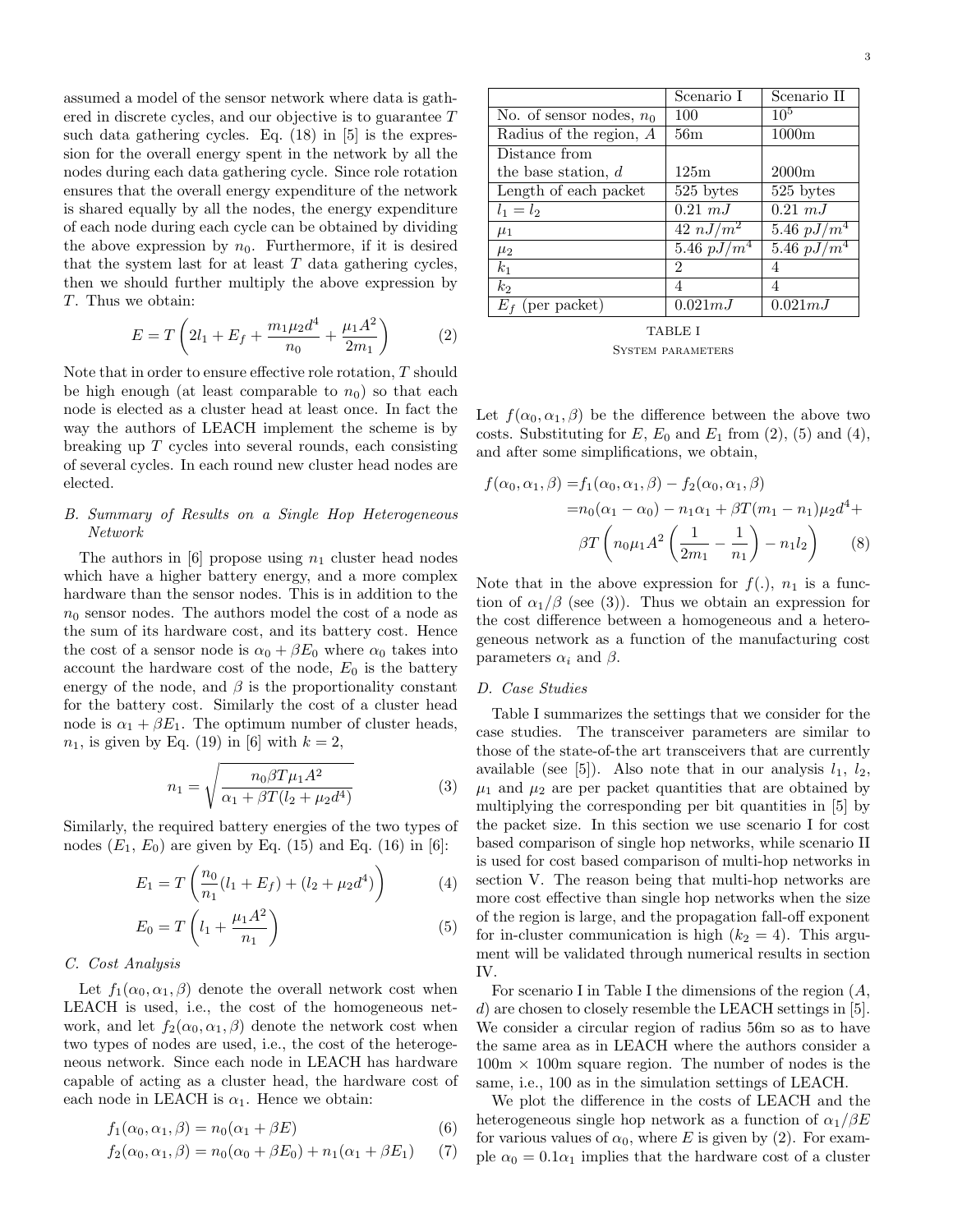

Fig. 1. Scenario I: Difference in the cost of the homogeneous (LEACH) and the heterogeneous network (two types of nodes),  $f(.)$ as a function of the ratio of the hardware cost  $(\alpha_1)$  to the battery cost  $(\beta E)$ . Nodes use single hopping within the cluster.

head node is much more than that of a sensor node. On the other hand,  $\alpha_0 = \alpha_1$  implies that there is no additional hardware cost of adding cluster head functionality to a sensor node. Since  $E$  (Eq. (2)) is the battery energy required for each node in LEACH, it does not depend on  $\alpha_i$  or  $\beta$ . We use  $\alpha_1/\beta E$  as the x-axis for the plots of the cost difference because it is an indicator of the relative cost of the hardware and the battery energy.

In Figure 1 when the curve is above the zero line, the homogeneous network (LEACH) costs more than the heterogeneous network and vice versa. First we note that when  $\alpha_1 = \alpha_0$ , the homogeneous network is more cost effective than the heterogeneous network, since we do not gain anything by embedding all the functionality of a cluster head in a few nodes. We also observe that the cost difference between the two networks increases as the relative cost of the hardware as compared to the battery cost increases. This is something we would expect, since LEACH requires complex hardware in all the nodes, and as the cost of the hardware increases, the overall network cost of LEACH increases. This increase is linear in  $\alpha_1/\beta$  because the expression for  $f(.)$  in (8) is linear in  $\alpha_1$ , and even though  $n_1$ is a function of  $\alpha_1/\beta$ , for the range of values of  $\alpha_1/\beta E$  that we consider in Figure 1,  $n_1$  is almost a constant. We also note that when  $\alpha_1 = \alpha_0 = 0$  (points on y-axis), LEACH outperforms the heterogeneous network. This is because the hardware cost of the nodes simply does not figure in the overall network cost. As a result, the homogeneous network costs less in terms of energy due to its uniform energy drainage pattern.

We also observe that for the above range of values of  $\alpha_1/\beta E$  the required number of cluster heads for the homogeneous network is 2, while for the heterogeneous network is 3 (given by (1) and (3)). The reason for such low number of cluster heads is that for the settings that we consider, the propagation constant for communication between the cluster heads and the base station is very high  $(k_2 = 4)$ , and the distance of the remote base station from the region of interest is large. As a result, direct transmissions to the base station are energy intensive, and hence the optimum solution favors fewer cluster heads.

Since the number of cluster heads is small, most of the

system complexity of a heterogeneous network is embedded in a small number of cluster head nodes. Consequently when these nodes fail, the system stops functioning. On the other hand a system based on LEACH is more resilient to node failures, since every node is capable of acting as a cluster head.

#### IV. Multi-hop LEACH (M-LEACH)

In this section we propose an extension to LEACH. The system parameters that the authors consider in [5] such as the size of the region, the distance of the base station, the radio characteristics of the transceiver etc. are suited for the data gathering scheme that they propose. However, we note that in general using single hop communication within a cluster for communication between the sensor nodes and the cluster heads may not be the optimum choice. This is particularly the case when the propagation loss index for in-cluster communication is large  $(k_1 > 2)$ . This is likely to be the case when the sensor nodes are deployed in regions of dense vegetation or uneven terrain. In such cases, it may be beneficial to use multi-hop communication among the nodes in the cluster to reach the cluster head. This is the motivation behind M-LEACH.

We assume that all the nodes use a communication radius of R for in-cluster communication. We minimize the overall network energy expenditure with respect to two variables, viz.  $R$  and the size (i.e. the radius) of each cluster a (which depends on the number of cluster heads). As in LEACH, the cluster head nodes are rotated periodically and randomly. This ensures that the following two sets of nodes are relieved of their energy burdens:

1. The cluster head nodes which have to perform long range transmissions to the distant base station.

2. The nodes which are within one hop of the cluster head nodes (henceforth referred to as *critical relay nodes*) which have the highest burden of relaying of packets within a cluster.

Thus a randomized periodic role rotation ensures that all the nodes are equally likely to be cluster head nodes, as well as critical relay nodes. If in the optimum solution, we obtain that  $R = a$ , then this implies that single hopping for in-cluster communication is more energy efficient than multi-hopping. In this single hopping scheme the nodes use the same power level, since they have the same communication radius  $R$ . However the overall energy expenditure can be further reduced if nodes use power control, and this scheme is nothing but LEACH. On the other hand if we obtain that  $a > R$ , then the nodes must use multi-hop communication, and the quantity  $a/R$  is a good indicator of the hop count. Note that studying a multi-hopping system with power control (instead of assuming a fixed communication radius  $R$ ) is much more difficult to analyze both in terms of energy expenditure and connectivity.

### A. Problem Formulation

Consider the same system scenario as discussed in Section III. Nodes are organized as clusters, and they use multi-hop communication within the cluster to reach the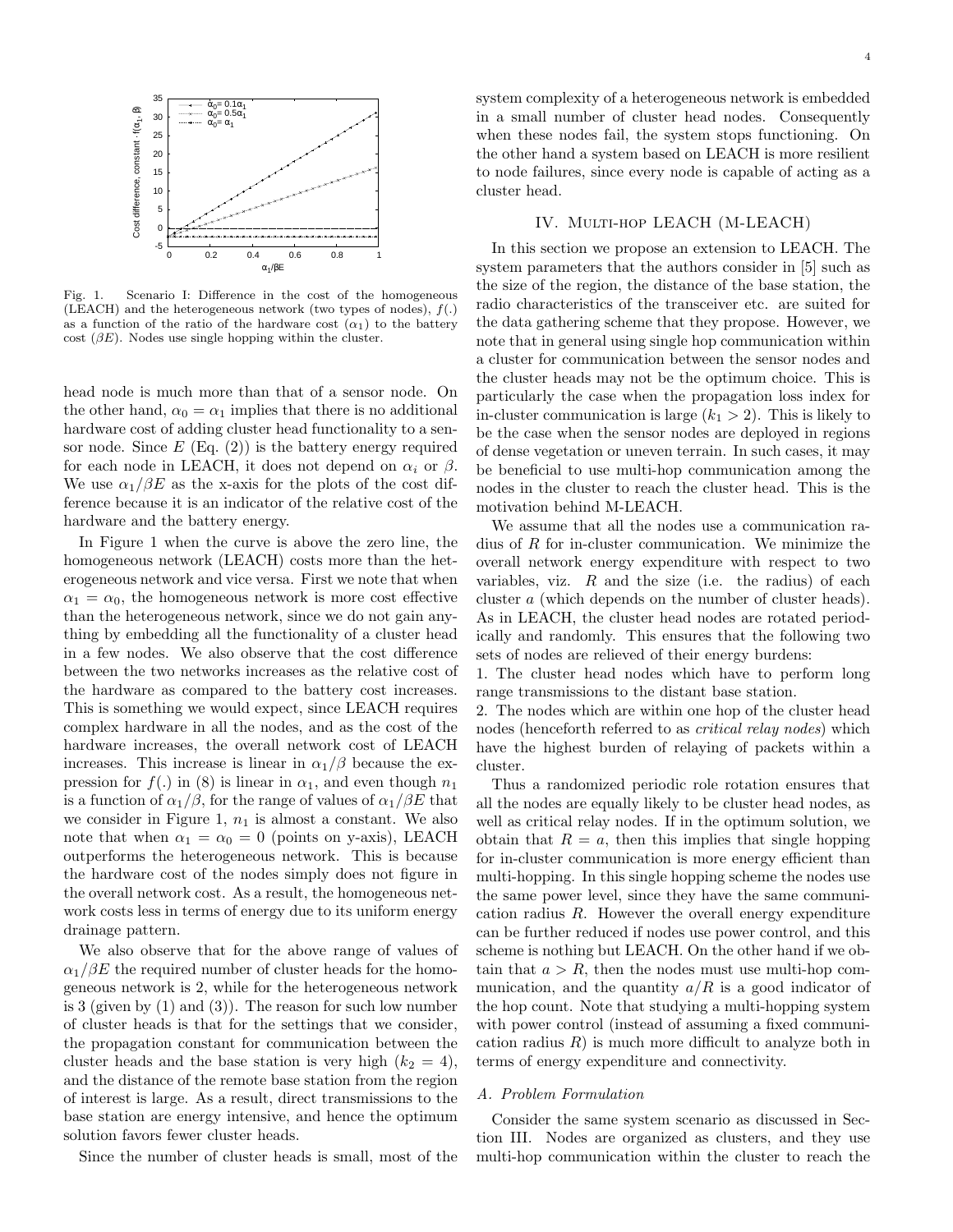cluster head node. The cluster head node aggregates the received data, and transmits it to the remote base station. As in LEACH, the cluster head nodes are rotated randomly and periodically for load balancing. Let there be  $m$  clusters. Since the cluster heads are chosen randomly, we assume that the clusters are uniformly distributed over the entire region, and each cluster on an average has a radius of  $A/\sqrt{m}$ .

All the nodes use a common communication radius of R. Without loss of generality we assume that  $R \leq A/\sqrt{m}$ where the equality corresponds to single hop communication within the cluster, while the inequality corresponds to multi-hop communication. In order that multi-hop communication be possible, it is necessary that  $R$  be large enough so that connectivity of nodes is guaranteed with a high probability. As in [6], [7], we require that  $R > r$  where a communication radius of  $r$  ensures node connectivity with a probability of at least  $1 - \epsilon$  for a given  $\epsilon$ .

$$
r = A \sqrt{\frac{1}{n_0} \log \left(\frac{n_0}{\epsilon}\right)}\tag{9}
$$

We also assume perfect synchronization of MAC so that there is no energy wasted on IDLE listening. This assumption is valid for data gathering sensor networks where data gathering phases are discrete, and the cluster head can be assumed to be in charge of MAC so that IDLE listening is minimized. The assumption of ideal MAC can be relaxed later to take into account a particular MAC scheme, however the overall approach to solving the problem does not change. Besides, the above approach provides benchmark results with an ideal MAC in mind. From now on, we assume this idealized MAC scheme.

Consider a typical cluster. As in [6], we can divide the circular cluster into concentric rings of thickness R. Let  $a = A/\sqrt{m}$  be the radius of the cluster. Since aggregation is performed only at the cluster heads, we can determine the total energy spent during each data gathering cycle. Each node has to relay a certain number of packets based on where it is located, and also has to transmit its own packet. The number of packets that enter the nth ring from outside the ring is simply  $N_n = n_0(a^2 - n^2R^2)/A^2$ . Hence the nodes in the *n*th ring spend  $N_n(2l_1 + \mu_1 R^{k_1})$ amount of energy on relaying of packets. In addition to this, each node has to transmit its own packet, and the cluster head has to perform a single long range transmission to the base station. Hence if we denote  $P(R, m)$  to be the total amount of energy spent in the network during a data gathering cycle, then we obtain:

$$
P(m, R) = m(l_2 + \mu_2 d^{k_2}) + n_0(l_1 + \mu_1 R^{k_1}) +
$$
  
\n
$$
m\left(\frac{n_0}{m}\right)(l_1 + E_f) +
$$
  
\n
$$
m\left\{\sum_{n=1}^{a/R} (2l_1 + \mu_1 R^{k_1})n_0 \frac{(a^2 - n^2 R^2)}{A^2}\right\}
$$
  
\n(10)

In the above expression, the first term corresponds to the energy spent on transmission from the cluster heads to the

| Scenario I |                |                |      |    |
|------------|----------------|----------------|------|----|
| LEACH      |                |                | -    |    |
| LLEACH     | $\Omega$<br>J. | $6.78\times10$ | 32.8 | 27 |

TABLE II Numerical Results for scenario I

base station, the second term corresponds to the energy spent by all the nodes on transmitting their own packet, the third term represents the energy spent by the cluster head nodes on receiving and aggregating packets, and the last term is the summation of the energy spent on relaying packets over all the rings of the cluster. We would like to determine the optimum values of  $m$  and  $R$  which minimize  $P(m, R)$  subject to the connectivity constraint  $R \geq r$ .

## B. Problem Solution

Let  $\theta = (l_2 + \mu_2 d^{k_2})$ . After some simplification of (10) we obtain the following expression for  $P(a, R)$ , where we use  $m = A^2/a^2$  to eliminate m.

$$
P(a,R) = \frac{\theta A^2}{a^2} + n_0(2l_1 + E_f + \mu_1 R^{k_1}) + \frac{n_0(2l_1 + \mu_1 R^{k_1})(4a + R)(a - R)}{6aR}
$$
 (11)

Our objective is to minimize the above expression as a function of a and R with  $(9)$  as a constraint. It is not possible to find a closed form expression for  $R$  and  $a$  using this approach. Hence we require numerical methods to solve the minimization problem for a given set of network parameters. We compare the obtained results with LEACH. Our criterion for comparison between M-LEACH and LEACH is the average energy per node per cycle, i.e.,  $P = E/T$ . This is because in terms of hardware complexity, both are similar, since they require each node to act as a cluster head. We provide comparative results between LEACH and M-LEACH to support our argument that when the propagation constant is large, and the size of the region is large, instead of using the LEACH approach of single hopping, using multi-hopping within a cluster could prove more energy efficient. In Tables II and III,  $m$  denotes the optimum number of cluster heads, while  $P$  denotes the average energy expenditure of a node during each data gathering cycle and equals  $E/T$ .

For the system parameters as given in Table I scenario I, we obtain that for M-LEACH  $a = R$  (see Table II). This indicates that although we start with a multi-hop network, the optimum solution consists of a single hop network. Since M-LEACH does not use power control for in-cluster communication, it performs worse in terms of energy than LEACH when it comes to pure single hop network. This is reflected in the energy term in Table II. However when the optimum solution of M-LEACH is more in favor of multihop, i.e.,  $a > R$ , then M-LEACH out-performs LEACH. This is especially true when the propagation loss exponent is large, or the size of the region is large. This is precisely the case for scenario II.